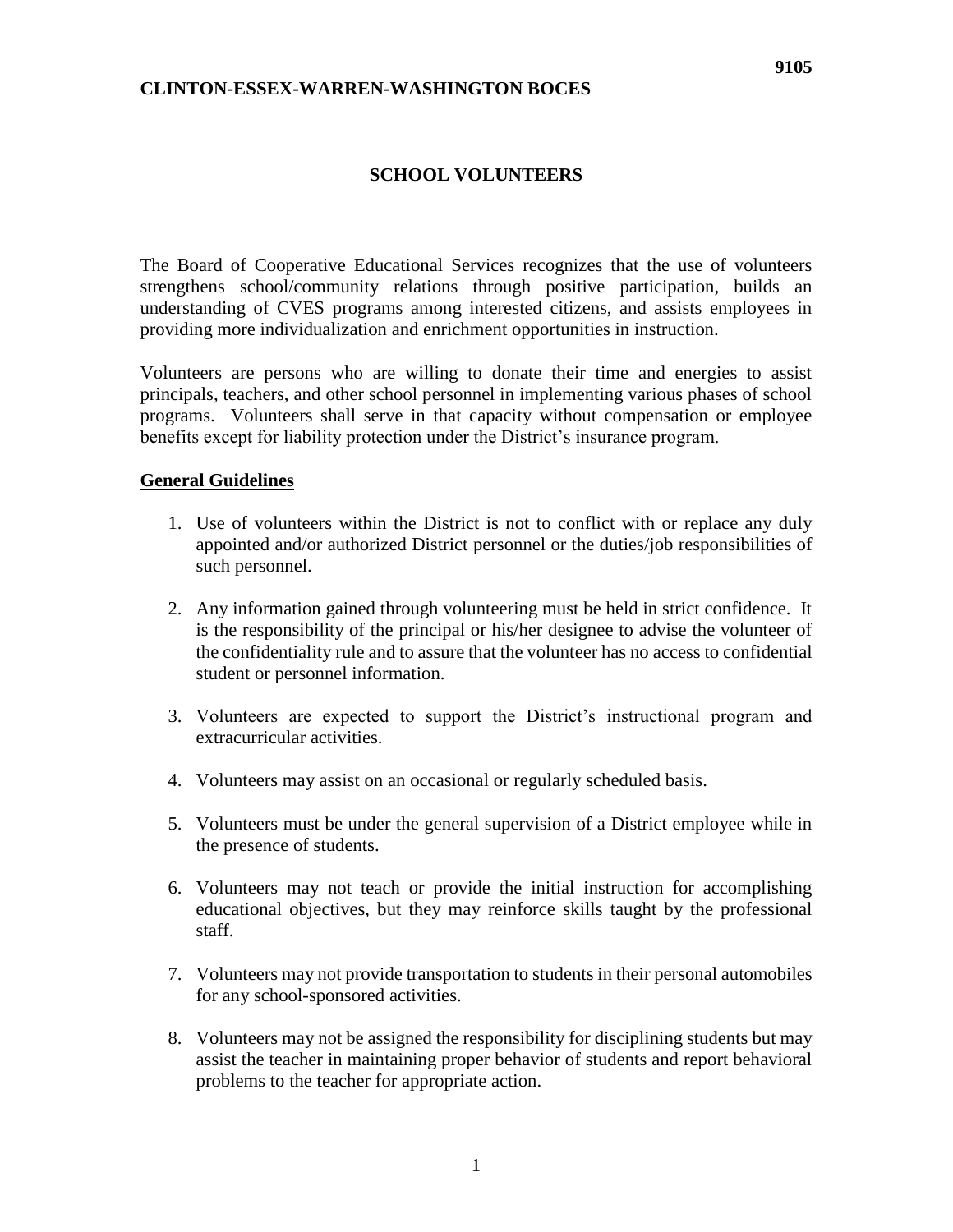- 9. School volunteers are not to assume responsibility for the supervision of a class in the absence of the teacher.
- 10. School volunteers are not to contact parents regarding the performance of students or write comments on any papers/school work sent home.
- 11. Volunteers will be evaluated by the Administration as needed.

## **Implementation of Volunteer Program**

- 1. General administration of the volunteer program in the District shall be the responsibility of the Superintendent or his/her designee.
- 2. The need for volunteers will be determined by the building principal in cooperation with the faculty and other personnel as may be appropriate.
- 3. An application shall be filled out by each prospective volunteer and forwarded to the respective building principal for initial evaluation. All regularly scheduled volunteers will, at a minimum, complete an application, provide authorization for a reference check, and shall be screened and interviewed by the building principal or his/her designee. Occasional volunteers will be screened by the building principal in a manner of his/her choosing.
- 4. The building principal will forward his/her decisions concerning selection, placement and replacement of volunteers to the Assistant Superintendent for Instruction and  $21<sup>st</sup>$  Century Learning for review and recommendation to the District Superintendent. Following approval from the District Superintendent, volunteers selected for work in the District shall be placed on the list of approved volunteers and submitted to the Board of Cooperative Educational Services for consideration. However, the District Superintendent retains the right to approve or reject any volunteer application submitted for consideration.
- 5. Principals shall assume final responsibility for the assignment of volunteers from the approved list as needed. Assignment of a volunteer must be acceptable to the staff members to whom the volunteer will be assigned.
- 6. Orientation and in-service training will be provided by appropriate staff as determined by the principal.
- 7. Volunteers will work under the supervision and direction of appropriate staff and are expected to comply with all rules and regulations set forth by the District.
- 8. So that appropriate recognition may be made from time to time, an accurate list of volunteers shall be kept by each principal or supervisor and forwarded to the District Superintendent. Additionally, a copy of each building's volunteer registry